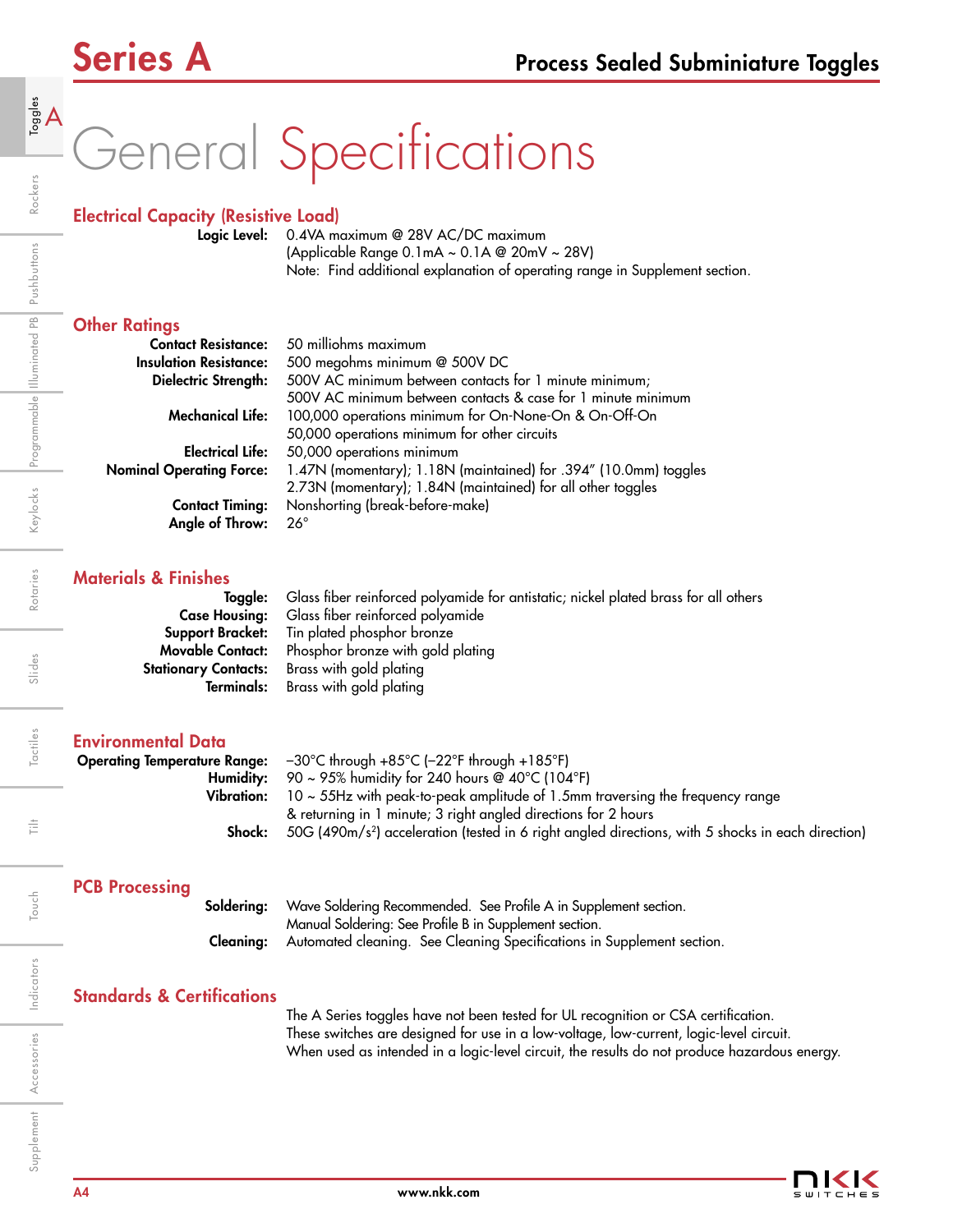## Distinctive Characteristics

Subminiature size saves space on PC boards.

Specifically developed for logic-level applications.

Totally sealed body construction prevents contact contamination and allows time- and money-saving automated soldering and cleaning.

Award-winning STC contact mechanism with benefits unavailable in conventional mechanisms: smoother, positive detent actuation, increased contact stability and unparalleled logic-level reliability. (Additional STC details in Terms & Acronyms; see Supplement contents.)

Molded-in, epoxy sealed or ultrasonically welded terminals lock out flux, solvents, and other contaminants.

.100" x .100" (2.54mm x 2.54mm) terminal spacing conforms to standard PC board grid spacing.

Toggle option in antistatic material available for dissipating electrostatic discharges.

Matching indicators available.



Actual Size



Rockers

A  $\frac{3}{5}$ 

Rotaries

 $\frac{1}{11}$ 

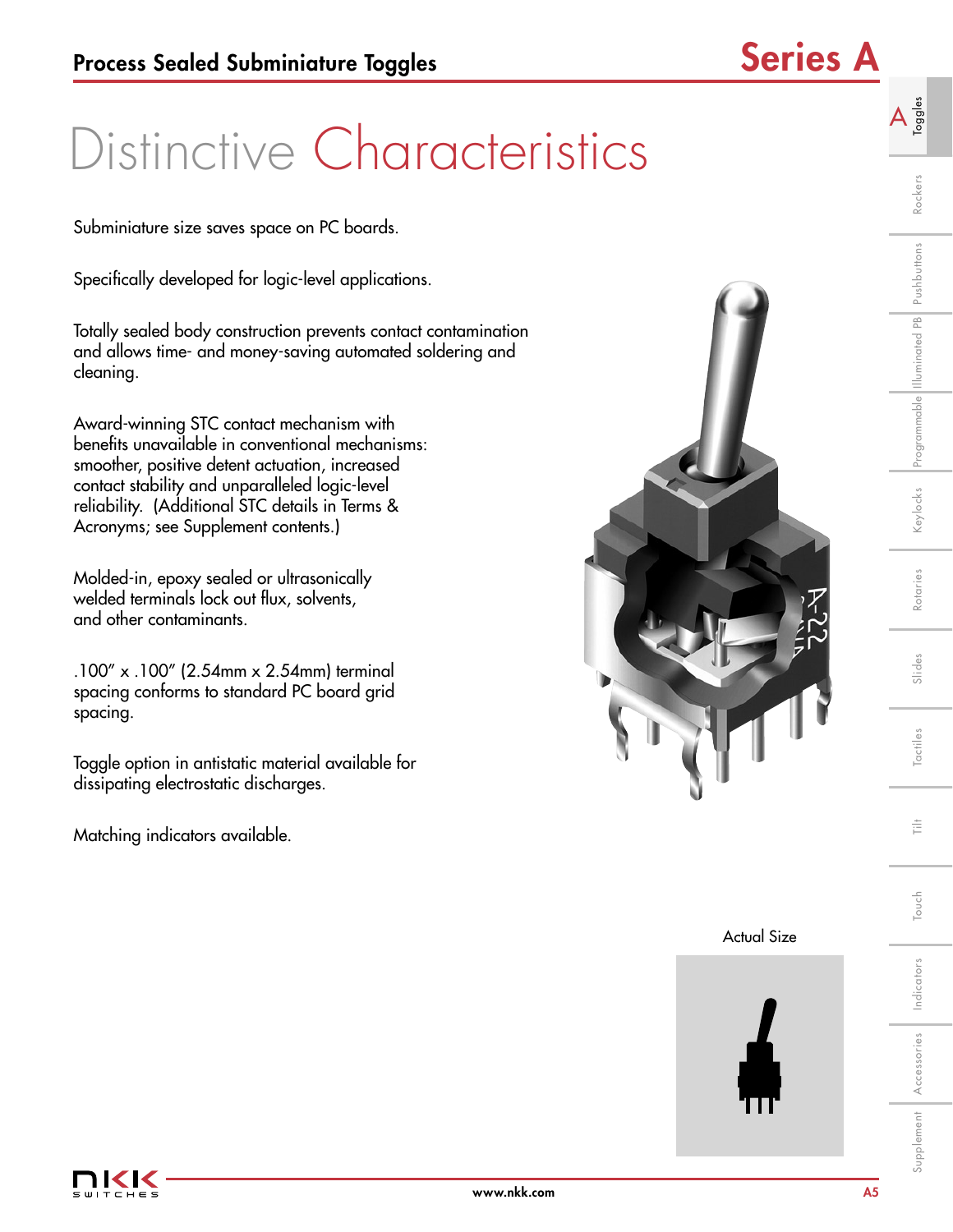| $A_{\text{ggds}}$           |             |                       |           |                            |          | <b>TYPICAL SWITCH ORDERING EXAMPLE</b>                        |           |                                                    |   |                              |                      |              |                         |
|-----------------------------|-------------|-----------------------|-----------|----------------------------|----------|---------------------------------------------------------------|-----------|----------------------------------------------------|---|------------------------------|----------------------|--------------|-------------------------|
| Rockers<br>Pushbuttons      |             |                       |           |                            |          |                                                               |           |                                                    |   |                              |                      |              |                         |
| Programmable Illuminated PB |             | Poles                 |           |                            |          | <b>Toggles</b>                                                |           |                                                    |   | <b>Optional Caps</b>         |                      |              |                         |
|                             |             | <b>SPST</b>           |           |                            | A        | .394" (10.0mm) Bat                                            |           |                                                    | G | .394" (10.0mm) Bat Lever Cap |                      |              |                         |
|                             |             | <b>SPDT</b>           |           |                            | J        | .248" (6.3mm) Bat                                             |           |                                                    | J | .248" (6.3mm) Bat Lever Cap  |                      |              |                         |
|                             | $\mathbf 2$ | <b>DPDT</b><br>SP3T   |           |                            | J2       | .248" (6.3mm) Antistatic Bat                                  |           |                                                    |   |                              |                      |              |                         |
|                             |             |                       |           |                            | E        | .394" (10.0mm) Flatted                                        |           |                                                    |   | <b>Paddles</b>               |                      |              |                         |
|                             |             |                       |           |                            | H        | .248" (6.3mm) Flatted                                         |           |                                                    | A | Short Paddle for K Toggle    |                      |              |                         |
| Keylocks                    |             |                       |           |                            | K        | Snap Top for A or B Paddle                                    |           |                                                    | B | Long Paddle for K Toggle     |                      |              |                         |
|                             |             |                       |           | <b>Circuits</b>            |          |                                                               |           |                                                    |   |                              |                      |              |                         |
| Rotaries                    |             | 1<br>$\boldsymbol{2}$ | OFF<br>ON | <b>NONE</b><br><b>NONE</b> | ON<br>ON |                                                               |           | <b>PC Terminals</b>                                |   |                              | Cap<br><b>Colors</b> |              | <b>Paddle</b><br>Colors |
|                             |             | 3                     | ON        | OFF                        | ON       |                                                               | P         | Straight                                           |   |                              | A                    | <b>Black</b> | A                       |
|                             |             | 5                     | ON        | <b>NONE</b>                | (ON)     |                                                               | В         | Straight with Bracket                              |   |                              | B                    | White        | B                       |
|                             |             | R                     | (ON)      | <b>NONE</b>                | ON       |                                                               | <b>B1</b> | Straight with Inline Bracket<br>(Single Pole only) |   |                              | C                    | Red          | C                       |
| Slides                      |             | 8                     | (ON)      | OFF                        | (ON)     |                                                               | н         | Right Angle with Bracket                           |   |                              | ---                  | Yellow       | E                       |
|                             |             | 9                     | ON        | OFF                        | (ON)     |                                                               | ٧         | Vertical with Bracket                              |   |                              | ---                  | Green        | F                       |
|                             |             | S                     | (ON)      | OFF                        | ON       |                                                               |           | Vertical with Inline Bracket                       |   |                              | $--$                 | Blue         | G                       |
| Tactiles                    |             | *4                    | ON        | ON                         | ON       |                                                               | V1        | (Single Pole only)                                 |   |                              | ---                  | Gray         | $\mathsf{H}$            |
|                             |             | *6                    | (ON)      | ON                         | (ON)     |                                                               |           |                                                    |   |                              |                      |              |                         |
|                             |             | $*7$                  | ON        | ON                         | (ON)     |                                                               |           |                                                    |   |                              |                      |              |                         |
| Ë                           |             |                       |           | ) = Momentary              |          |                                                               |           |                                                    |   |                              |                      |              |                         |
|                             |             |                       |           | *3-ON circuits             |          |                                                               |           |                                                    |   |                              |                      |              |                         |
| Touch                       |             |                       |           |                            |          | DESCRIPTION FOR TYPICAL ORDERING EXAMPLE                      |           |                                                    |   |                              |                      |              |                         |
| Indicators                  |             |                       |           |                            |          | .248" (6.3mm) Long                                            |           | <b>A12JV</b>                                       |   |                              |                      |              |                         |
| Accessories                 |             |                       |           |                            |          | <b>Bat Toggle</b><br><b>SPDT</b><br><b>ON-NONE-ON Circuit</b> |           |                                                    |   | Vertical PC Terminals        |                      |              |                         |
| Supplement                  |             |                       |           |                            |          |                                                               |           |                                                    |   |                              |                      |              |                         |

### DESCRIPTION FOR TYPICAL ORDERING EXAMPLE





 $\frac{+}{\left\vert -\right\vert }$ 

Touch

Supplement Accessories Indicators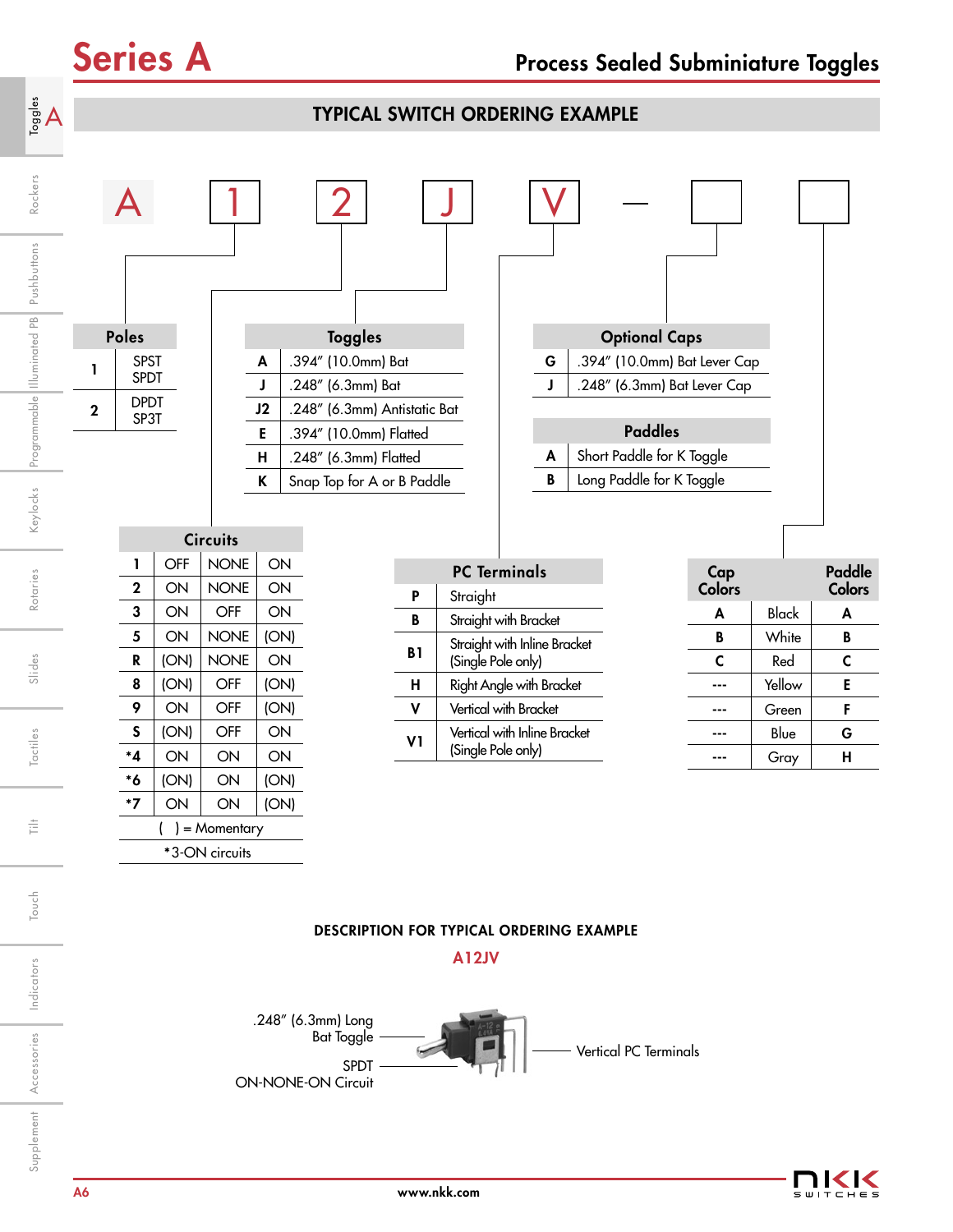## Process Sealed Subminiature Toggles Series A

|                                  |                                                                   |                                              |                                                                       |                                                                                                             | <b>POLES &amp; CIRCUITS</b>         |                            |                                                                   |                                                                        |                                                                                                                                    | $A_{\frac{1}{2}}^{\frac{6}{5}}$ |  |
|----------------------------------|-------------------------------------------------------------------|----------------------------------------------|-----------------------------------------------------------------------|-------------------------------------------------------------------------------------------------------------|-------------------------------------|----------------------------|-------------------------------------------------------------------|------------------------------------------------------------------------|------------------------------------------------------------------------------------------------------------------------------------|---------------------------------|--|
|                                  |                                                                   |                                              | <b>Toggle Position</b><br>$=$ Momentary                               |                                                                                                             |                                     | <b>Connected Terminals</b> |                                                                   | <b>Throw &amp; Schematics</b>                                          |                                                                                                                                    |                                 |  |
| Pole                             | Model                                                             | Up<br>$Slot-$                                | <b>Center</b>                                                         | Down                                                                                                        | Up<br>$Slot -$                      | Center                     | Down                                                              | Note:                                                                  | Terminal numbers are<br>not actually on the switch.                                                                                | Rockers                         |  |
| SP                               | A11                                                               | OFF                                          | <b>NONE</b>                                                           | ON                                                                                                          | <b>OPEN</b>                         | <b>OPEN</b>                | $3 - 1$                                                           | <b>SPST</b>                                                            | INTERNAL<br>CONNECTION                                                                                                             | Pushbuttons                     |  |
| SP                               | A12<br>A13<br>A15<br><b>A1R</b><br>A18<br>A19<br>A <sub>1</sub> S | ON<br>ON<br>ON<br>(ON)<br>(ON)<br>ON<br>(ON) | <b>NONE</b><br>OFF<br><b>NONE</b><br><b>NONE</b><br>OFF<br>OFF<br>OFF |                                                                                                             | $2 - 3$                             | <b>OPEN</b>                | $2 - 1$                                                           |                                                                        | 2 (COM)                                                                                                                            | Programmable        uminated PB |  |
| <b>DP</b>                        | A22<br>A23<br>A25<br>A <sub>2R</sub><br>A28<br>A29<br><b>A2S</b>  | ON<br>ON<br>ON<br>(ON)<br>(ON)<br>ON<br>(ON) | <b>NONE</b><br>OFF<br><b>NONE</b><br><b>NONE</b><br>OFF<br>OFF<br>OFF | ON<br>ON<br>(ON)<br>ON<br>(ON)<br>(ON)<br>ON                                                                | $2-3$ 5-6                           | <b>OPEN</b>                | $2-1$ 5-4                                                         | <b>DPDT</b>                                                            | $22$ (COM) 5<br>--------<br>0 1 6                                                                                                  | Keylocks                        |  |
|                                  |                                                                   |                                              |                                                                       |                                                                                                             |                                     | For 3 Throw (3-on)         |                                                                   |                                                                        |                                                                                                                                    |                                 |  |
|                                  |                                                                   |                                              |                                                                       | <b>Connected Terminals &amp; Schematics</b>                                                                 |                                     |                            |                                                                   |                                                                        | <b>External Connection</b>                                                                                                         | Rotaries                        |  |
| Pole<br>SP                       | Model<br>A24<br>A26<br>A27                                        | External<br>Connection <sub>7</sub>          | Up<br>ON<br>(ON)<br>ON                                                | External<br>Connection <sub>7</sub>                                                                         | <b>Center</b><br>ON<br>ON<br>ON     |                            | Down<br>ON<br>(ON)<br>(ON)<br>External<br>Connection <sub>7</sub> |                                                                        | The SP3T model utilizes<br>a double pole base.<br>$+$ (out)<br>(out) $\rightarrow$<br>▭                                            | Slides                          |  |
|                                  |                                                                   | $2$ (in)<br>1 (out)                          | 3 4 (out) 6 (out)<br>$2 - 3$ 5-6                                      | $2$ (in)<br>$2$ (in)<br>3 4 (out) 6 (out)<br>1 (out)<br>$\overline{3}$<br>1 (out)<br>$2-3$ 5-4<br>$2-1$ 5-4 |                                     |                            | $4$ (out) 6 (out)                                                 | connections<br>must be made<br>during field<br>installation.           | Common<br>(in)<br>External<br>Conn<br>⊊6<br>$\rightarrow$ (out)                                                                    | Tactiles                        |  |
|                                  |                                                                   |                                              |                                                                       |                                                                                                             |                                     | <b>TOGGLES</b>             |                                                                   |                                                                        |                                                                                                                                    | 言                               |  |
|                                  |                                                                   |                                              |                                                                       |                                                                                                             |                                     |                            |                                                                   |                                                                        | Standard Material & Finish: Brass with Bright Nickel Material & Finish for J2: Matte finish black glass fiber reinforced polyamide |                                 |  |
|                                  |                                                                   | .394" (10.0mm) Bat                           |                                                                       |                                                                                                             | .248" (6.3mm) Bat                   |                            |                                                                   |                                                                        | .248" (6.3mm) Antistatic Bat                                                                                                       | Touch                           |  |
|                                  | (10.0)<br>.394                                                    | (2.6) Dia<br>.102                            |                                                                       |                                                                                                             | $(2.6)$ Dia<br>102<br>(6.3)<br>.248 |                            |                                                                   | Dissipating 20Kv ESD: Straight PC<br>Dissipating 10Kv ESD: Straight PC | $(2.1)$ Dia<br>.083<br>(6.3)<br>248<br>with Bracket, Right Angle, & Vertical                                                       | Indicators                      |  |
| Е<br>H<br>.394" (10.0mm) Flatted |                                                                   |                                              |                                                                       |                                                                                                             |                                     | .248" (6.3mm) Flatted      |                                                                   | K                                                                      | <b>Snap Top for Paddles</b>                                                                                                        | Accessories                     |  |
|                                  | $(10.0)$<br>.394                                                  | $(1.6)$<br>.063                              | $(2.7)$<br>.106                                                       |                                                                                                             | (6.3)<br>248                        | $(1.6)$<br>.063            | (2.6)<br>.102                                                     |                                                                        | (2.5)<br>.098<br>(1.6)<br>.063<br>(5.0)<br>197                                                                                     | Supplement                      |  |
|                                  |                                                                   |                                              |                                                                       |                                                                                                             |                                     | www.nkk.com                |                                                                   |                                                                        | A7                                                                                                                                 |                                 |  |

www.nkk.com A7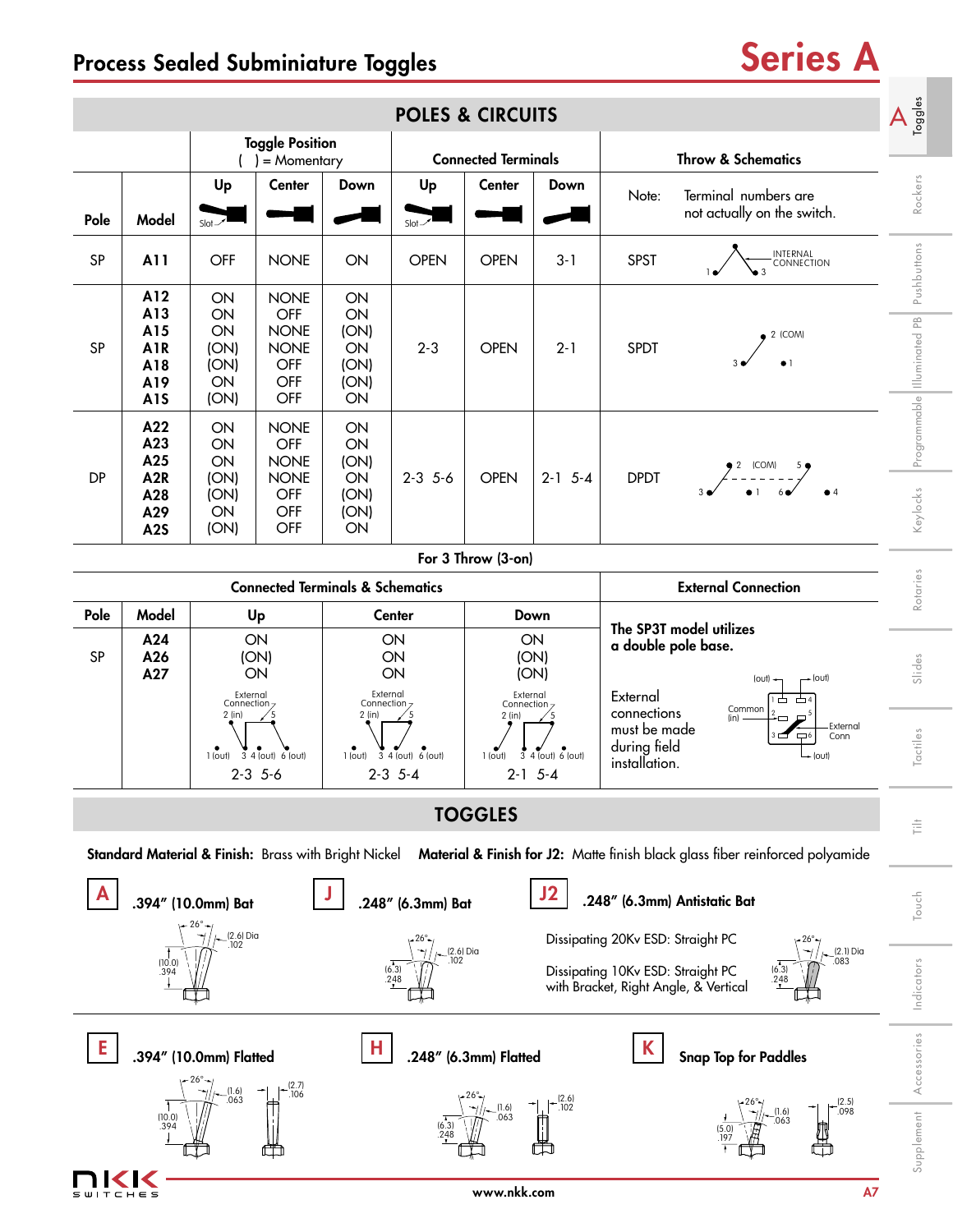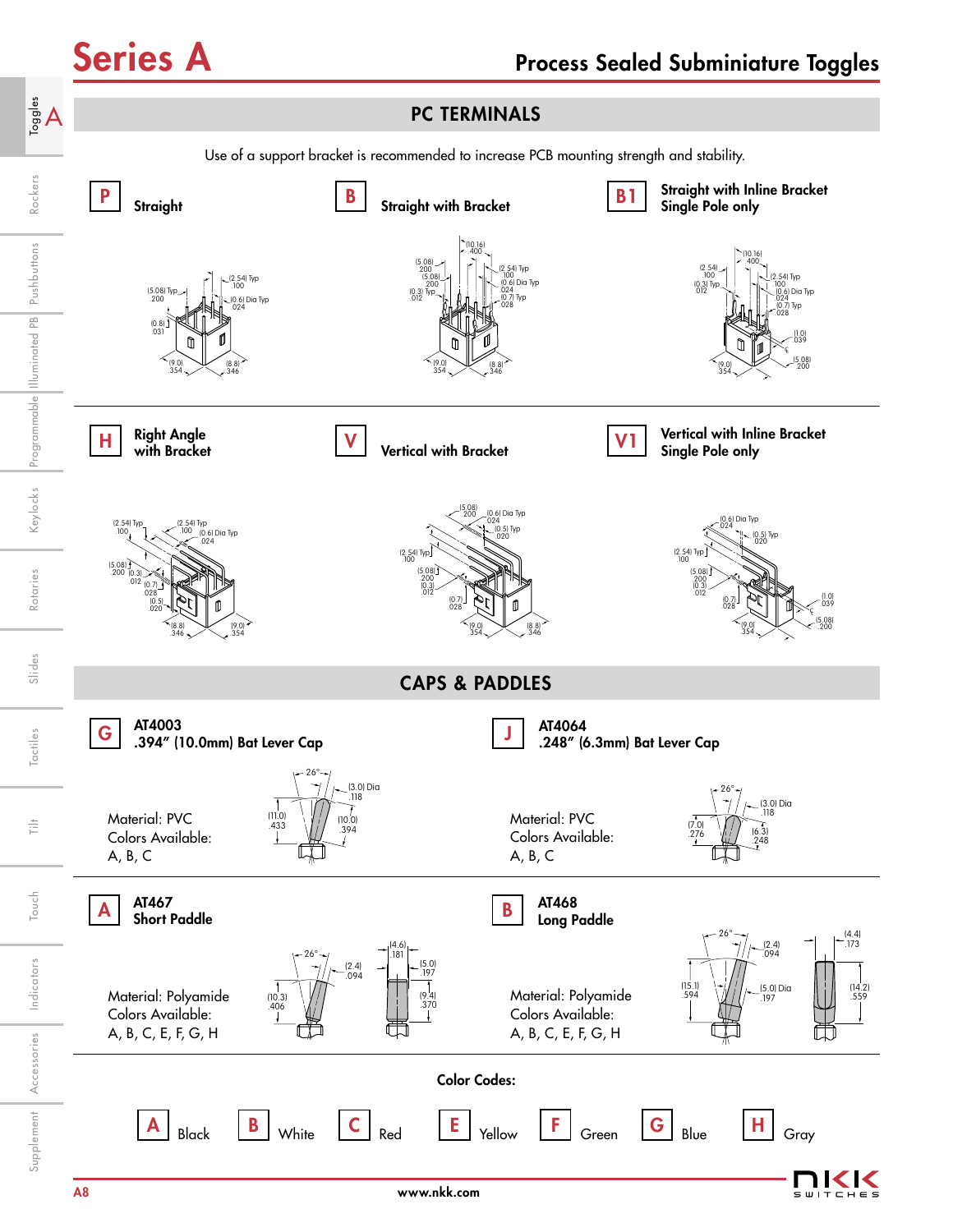